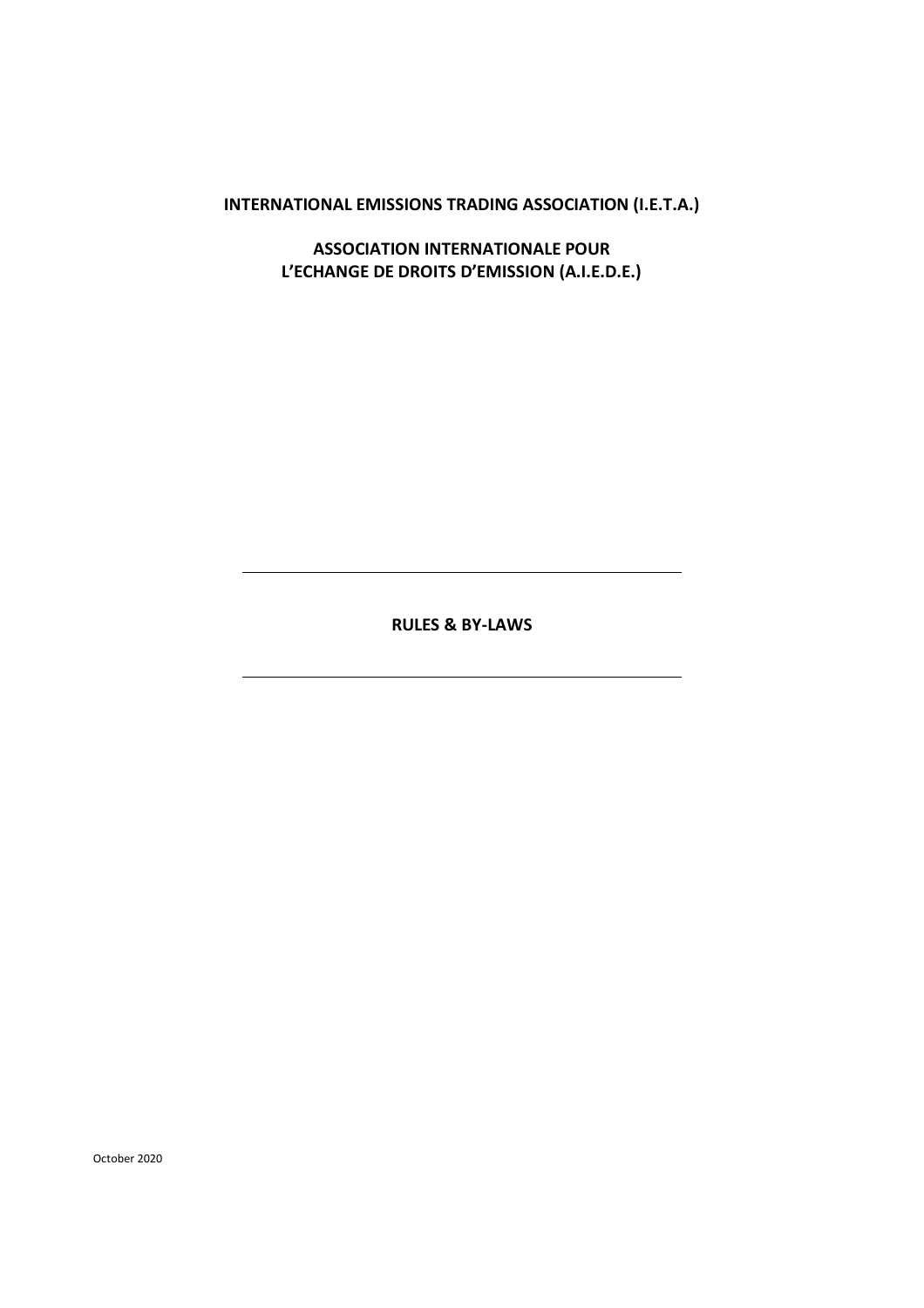# **MEMBERS**

- 1. All prospective Members whose application for membership is approved by the Board is required to pay in advance a non-refundable membership fee. For 2020, this fee shall be the equivalent of:
	- 23'400 Swiss Francs in the case of prospective Members having their headquarters in an OECD country and whose number of accredited employees has been, in the 12-month period leading up to application or renewal, 251 or more ("Large Member tier");
	- 11'700 Swiss Francs in the case of prospective Members having their headquarters in an OECD country whose total number of accredited employees has been, in the 12-month period leading up to application or renewal, between 51 and 250 inclusive (Medium Member tier");
	- 11'700 Swiss Francs in the case of prospective Members having their headquarters in a non-OECD country.
	- 7'800 Swiss Francs in the case of prospective Members whose total number of accredited employees has not, in the 12-month period leading up to application or renewal, exceeded 50 ("Small Member tier");
	- Subsidiary Companies of a current IETA Member (i.e. more than 50% of the issued share capital owned by the IETA Member on 1 January of the relevant membership year) are entitled to IETA membership in their own right at 50% of the appropriate current membership fee.
- 2. The fees above are the annual subscription fees for IETA membership, as referred to in 4.4 of IETA's Articles, and are subject to an automatic annual increase of three percent, for 2021 and each successive year.
- 3. For new applicants, only those prospective Members that have had their application for membership approved and paid the current year's membership fee will be considered as Members entitled to participate in the activities and attend and vote at General Meetings of the Association.
- 4. The membership fee is calculated on a calendar year basis and is payable pro rata from the beginning of the quarter immediately preceding the date of application for Members joining during the course of any year.
- 5. In principle, invoices for membership fees are payable within 30 days of receipt. The Council reserves the right, without prejudice to paragraph 10 of these Rules and By Laws, to charge interest for membership fees that are not timely paid, at a rate to be determined by the Council, acting reasonably and in the best interest of the Association.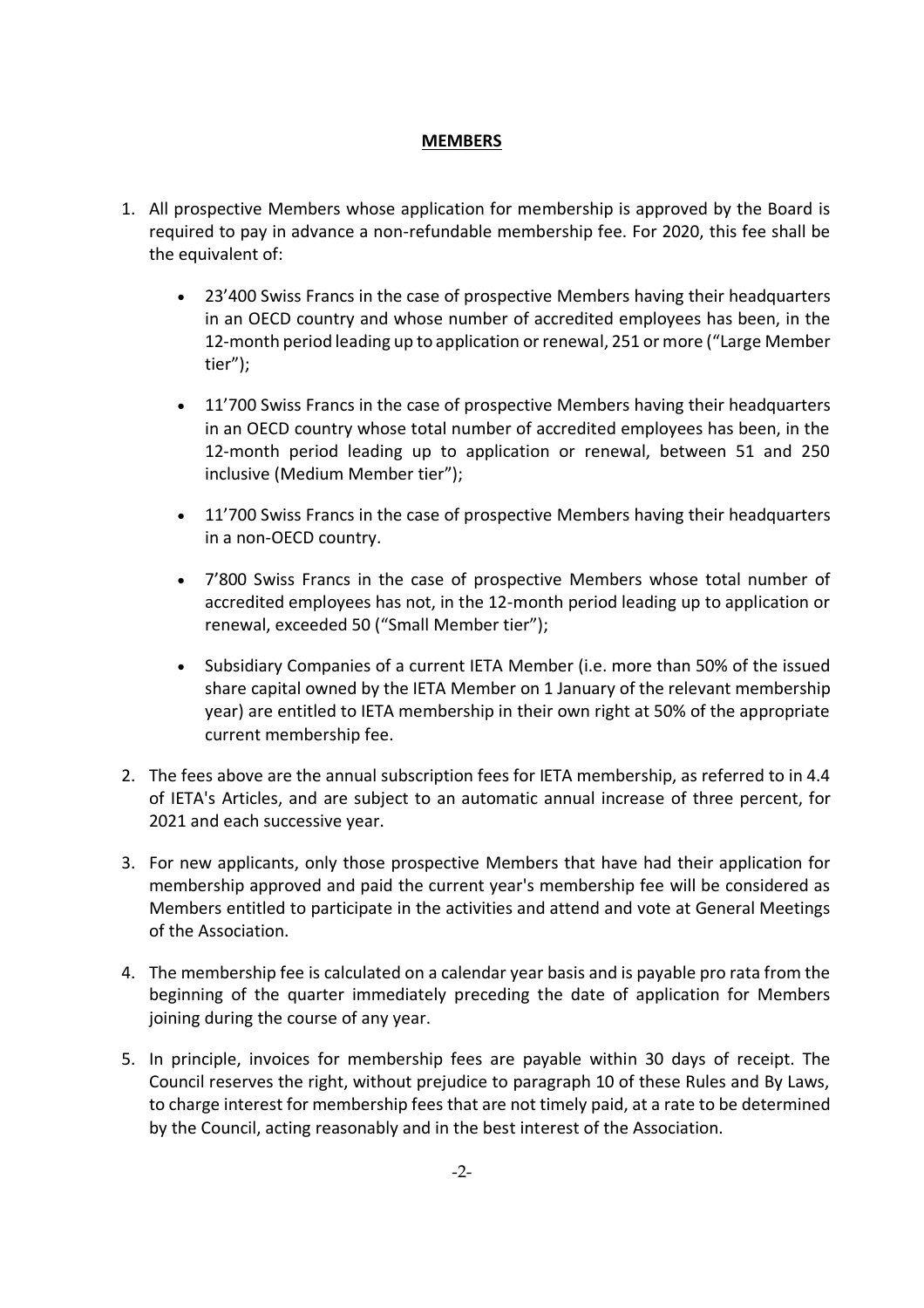- 6. A cost contribution may be charged to Members wishing to participate in specific events organised by the Association. Such contributions are generally calculated to reflect the costs of the event in question.
- 7. Beyond the annual membership fee and cost contributions for participation in specific events, Members do not incur any financial obligation or legal liability, save as provided in the Articles of the Association.
- 8. Arrangements for joining the Association and the membership fee structure shall be reviewed regularly by the Council. The Council shall have the right to vary from time to time, as it shall consider fit and appropriate, the membership fee and payment structure.
- 9. The Association will publish, from time to time, an updated list of all its Members on its website, in the hope that this will prove to be a useful tool for making and following up contacts, as well as facilitating interaction between Members consistent with the Mission and Objects of the Association.
- 10. A Member wishing to discontinue its membership at the end of any given year is required to announce in writing to the Council its intention to do so at least three months in advance, failing which it is liable for the following year's membership fee.
- 11. Save as provided in the Articles, the membership of any Member can be terminated at any time for conduct that is inconsistent with the Mission and Objects of the Association or that constitutes a prohibited practice as defined in IETA's anti-competition, bribery and corruption policies, and such termination will have immediate effect upon a decision of the Council.
- 12. A decision of the Council to terminate a membership is final and the Members explicitly renounce to the possibility of appealing such decision to any judicial authority ; a Member is entitled to be heard by the Council prior to a decision to terminate a membership.
- 13. As a preliminary measure membership may be suspended by the Council, particularly in circumstances where the Council considers that further clarification is required.
- 14. Members are required to designate two official contact persons, who shall be responsible for the Member's relationship with the Association and other Members. All official contact persons designated by Members must be senior executives or otherwise suitably qualified in the domain of the Associations activities.
- 15. Members shall be kept regularly informed of the activities and facilities offered by the Association through the Associations working groups, online resources and direct mailings.
- 16. The Association reserves the right to invite special guests to its activities if their presence is believed to add value for the Members taking part.
- 17. Members have the right to propose associates to be invited by the Association to specific activities of the Association, space permitting.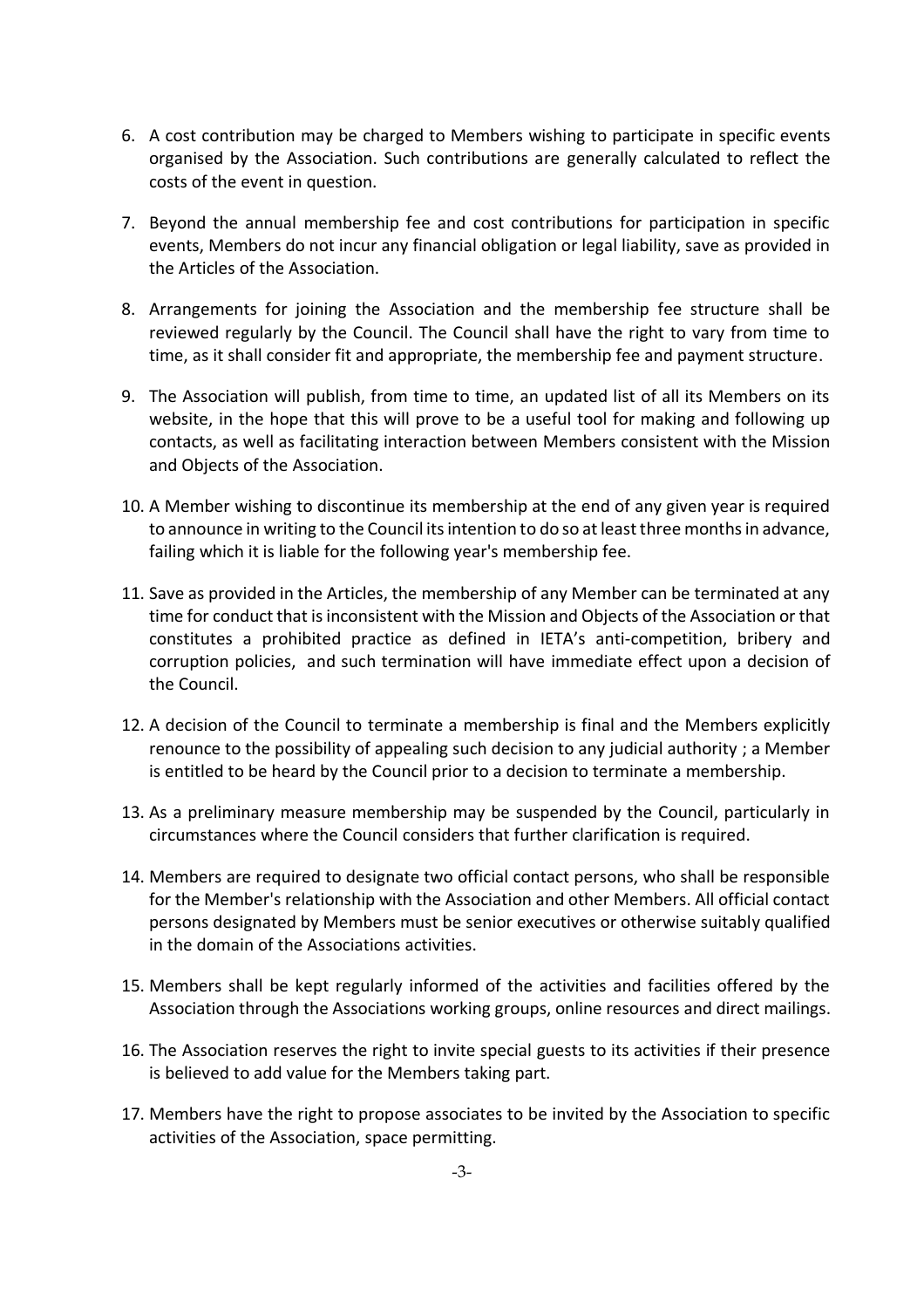18. Members shall not make official statements on behalf of the Association without the prior written approval of the Council. The Council shall approve procedures for official statements and decision making and inform the Members of such approved procedures.

### **GENERAL MEETINGS**

- 19. The Chair of the Council shall chair every General Meeting of the Association (AGM), or if there is no such Chair, or if the Chair is not present within fifteen minutes after the time appointed for the holding of the meeting or is unwilling to act, the Vice-Chair shall chair such meeting, or if there is no such Vice-Chair, or if such Vice-Chair is not present within fifteen minutes after the time appointed for the holding of the meeting or is unwilling to act, the Members present shall elect another Council Member to chair the meeting.
- 20. If at any General Meeting no Council Member is willing to act as Chair or if no Council Member is present within fifteen minutes after the time appointed for holding the meeting, the Members of the Association present shall choose the representative of an Association Member to chair the meeting.
- 21. The Chair may, with the consent of any meeting at which a quorum is present (and shall if so directed by the meeting), adjourn the meeting from time to time and from place to place, but no business shall be transacted at any adjourned meeting other than the business left unfinished at the meeting from which the adjournment took place. When a meeting is adjourned for thirty days or more, notice of the adjourned meeting shall be given as in the case of an original meeting. Otherwise it shall not be necessary to give any notice of an adjournment or of the business to be transacted at an adjourned meeting.
- 22. No decision which requires a quorum of Members to be present shall be taken in AGM unless a quorum of Members is present at such AGM. The AGM may nonetheless proceed with any other matters to be discussed and decided upon.
- 23. In the event that the agenda for the AGM only contains matters which require a quorum of Members to be present for decisions to be taken or insofar as such items of the agenda are concerned, if within half an hour from the time appointed for the AGM a quorum is not present, the AGM or the relevant items as the case may be, shall be adjourned to another day, time and place at the Council's sole discretion.
- 24. At any AGM a resolution put to the vote of the meeting shall be decided on a show of hands unless a poll is demanded before the vote is taken :
	- (a) by the Chair or;
	- (b) by at least two Members present.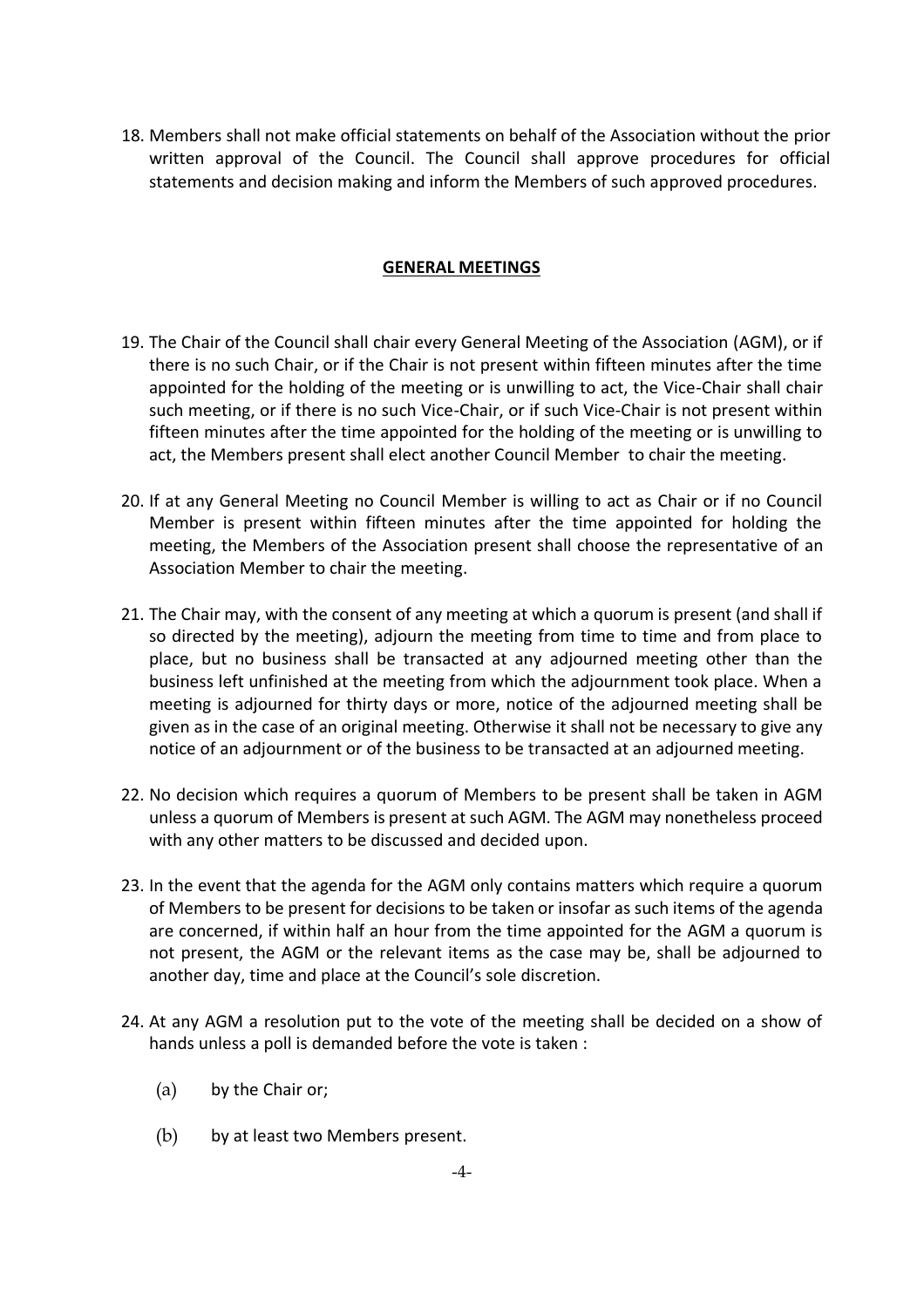Unless a poll is so demanded, a declaration by the Chair that a resolution has on a show of hands been carried or carried unanimously, or by a particular majority, or lost and an entry to that effect in the Minutes of the proceedings of the Association shall be conclusive evidence of the fact without proof of the number or proportion of the votes recorded in favour of or against such resolution.

- 25. Only one pre-designated senior representative of each Member is permitted to participate and vote at an AGM.
- 26. Any Member of the Association entitled to participate and vote at an AGM shall be entitled to appoint another Member as their proxy to participate and vote in their place. Any proxy so appointed shall have the same right as the Member to speak at the AGM.
- 27. In the case of an equality of votes, whether on a show of hands or on a poll, the Chair of the meeting shall be entitled to a second or casting vote.
- 28. A poll demanded on the election of a Chair, or on a question of adjournment, shall be taken immediately. A poll demanded on any other question shall be taken at such time and in such manner as the Chair of the meeting directs, and any business other than that upon which a poll has been demanded may proceed pending the taking of the poll. The result of the poll shall be deemed to be the resolution of the meeting at which the poll was demanded.
- 29. Any Member of the Association may by duly authorised direction of the Member authorise such other Member as it sees fit to act as its proxy or representative at any AGM, and the designated Member, so authorised, shall be entitled to exercise the same powers on behalf of the entity which it represents as it could exercise on its own behalf.

#### **COUNCIL OF MANAGEMENT**

- 30. The activities of the Association shall be managed by the Council, which may exercise all powers of the Council set out in the Articles.
- 31. Where possible the Association shall seek to ensure that appointments to the Council reflect a diverse sectoral and regional representation of the Members of the Association.
- 32. All cheques and other negotiable instruments and all receipts for monies paid to the Association, shall be signed, drawn, accepted, endorsed or otherwise executed, as the case may be, in such manner as the Council shall from time to time determine.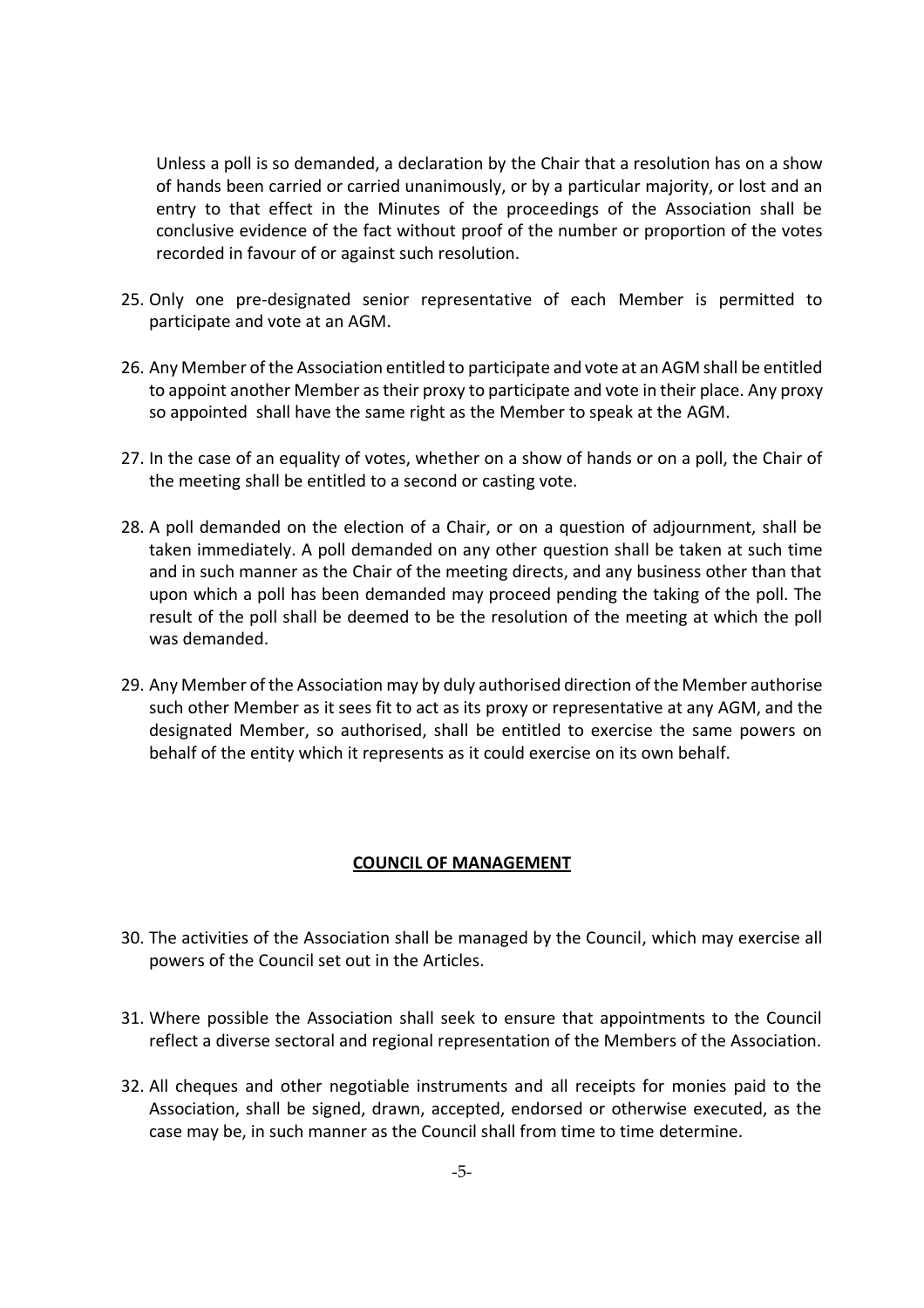- 33. The Council shall cause Minutes to be made:
	- (a) of all appointments of officers made by the Council
	- (b) of the names of the Council Members present at each Council Meeting
	- (c) of all resolutions and proceedings at all meetings of the Association and of the Council

34. The office of Council Member shall be vacated if the Member:

- (a) becomes insolvent, is unable to pay its debts when they come due, and/or makes any arrangements or composition with its creditors;
- (b) becomes incapable of managing and administering its property and affairs as a result of illness, infirmity, or capability;
- (c) resigns its office by written notice to the Association; or
- (d) is directly or indirectly interested in any contract with the Association and fails to declare the nature of its interest.
- 35. The Association may by ordinary resolution, of which special notice has been given, remove any Council Member before the expiration of its period of office. The Association may by ordinary resolution appoint another person in place of a Council Member so removed.
- 36. The Council may meet together for the dispatch of business, adjourn, and otherwise regulate their meetings, as they think fit. Questions arising at any meeting of the Council shall be decided by a majority of votes. In the case of an equality of votes the Chair shall have a second casting vote. A Council Member may at any time summon a Council Meeting.
- 37. The Council may act notwithstanding any vacancy in their body, but, if and so long as their number is reduced below the number fixed by or pursuant to the Articles of the Association as the necessary quorum of Members, the Council may act for the purpose of increasing the number of Members to that number save as aforesaid, or to summon an AGM, but for no other purpose.
- 38. The Council may delegate any of their powers to Sub-Committees consisting of such persons as they think fit; any Sub-Committee so formed shall conform to any regulations that may be imposed on it by the Council and shall report all acts and proceedings to the Council as soon as reasonably practicable.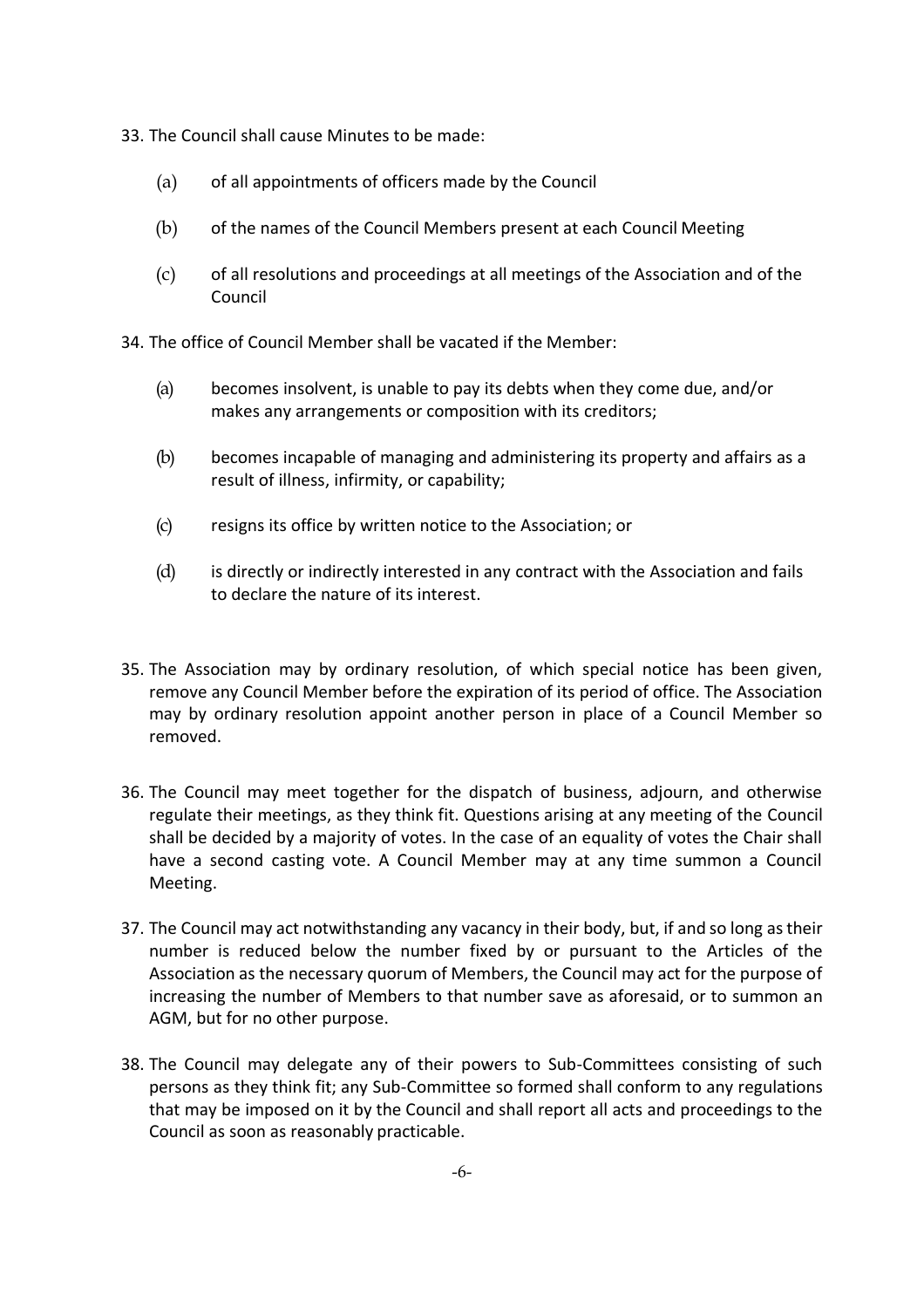- 39. A Sub-Committee may elect a Chair of its meetings; if no such Chair is elected, or if at any meeting the Chair is not present within fifteen minutes after the time appointed for holding the same, the Members of the Sub-Committee present may choose one of their number to chair the meeting.
- 40. A Sub-Committee may meet and adjourn as it thinks proper. Questions arising at any meeting of a Sub-Committee shall be determined by a majority of votes of the Members present, and in the case of an equality of votes the Chairman shall have a second or casting vote.
- 41. All acts done by any meeting of the Council or of a Sub-Committee, or by any person acting as a Council Member, shall, notwithstanding that it be afterwards discovered that there was some defect in the appointment of any such Member or person acting as aforesaid, or that they or any of them were disqualified, be as valid as if every such person had been duly appointed and was qualified to be a Council Member.

# **OFFICIAL LANGUAGE**

42. English is the official language of the Association for purposes of all its Meetings and communications.

# **USE OF ASSOCIATION NAME AND LOGO**

- 43. No prospectus, business letter, card or advertisement in any form for which a Member is responsible directly or indirectly shall bear the name, address or logo of the Association except and only in so far as to demonstrate that the Member is a Member of the Association.
- 44. No circulars, other than those relating to the activities of the Association, shall bear the name, address or logo of the Association, unless specifically approved by the Council.

#### **ALTERATION AND INTERPRETATION**

- 45. The Council may propose to add to or alter from time to time these Rules and By-Laws, as it shall consider fit and appropriate, provided that any such amendments and/or additions will come into force subject to approval by a subsequent AGM which shall take place no later than twelve months following the change.
- -7- 46. All words and expressions contained in these Rules and By-Laws shall bear the same